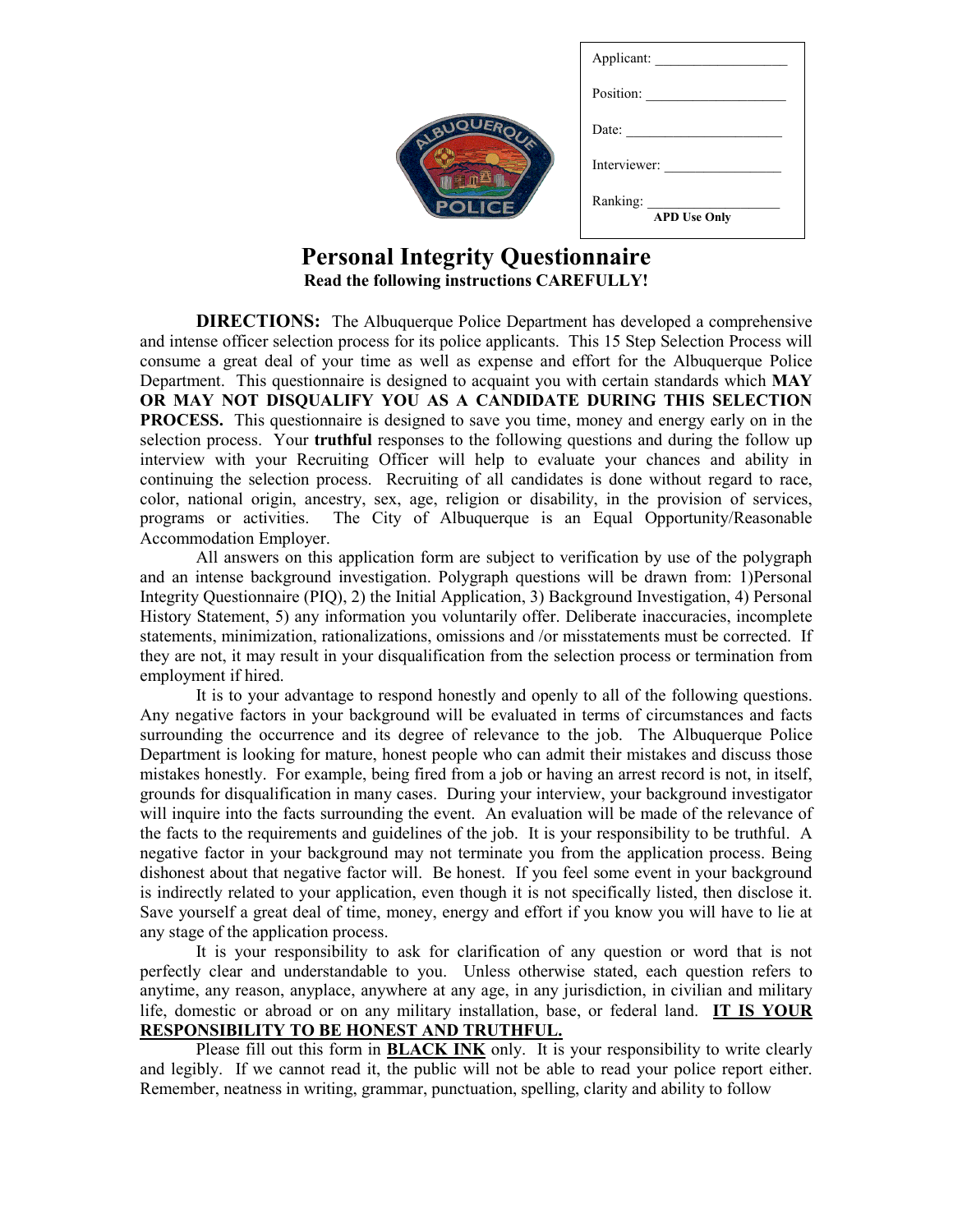written instructions are all evaluated as part of the selection process. There is no set time limit to complete this questionnaire.

You will need to write a short narrative to fully **EXPLAIN EACH YES ANSWER.**  Make sure your writing is clear and legible. In your narrative answer the relevant questions of Who, What, When, Where, Why, How, How Often, etc. as each question requires. Write your narrative in **BLACK INK ONLY.** Again, it is important that your answers be honest, as the information will be verified by the polygraph and extensive background investigation.

 Make sure you include sufficient detail in your report that your background investigator can read and fully understand the circumstances, of what happened, when and why.

 Reference your **DRUG AND SUBSTANCE EXPERIMENTATIONS,** make sure you list the dates first used and last used. Don't rationalize or minimize the facts. If you can't remember the exact dates put down the month and year to the best of your recollection. If you need more room to write on any given page, continue writing on a separate sheet of paper, which will be provided by the recruiting staff.

 When you are through, keep your questionnaire with you and go to the lobby. Write your name on the interview list located in the lobby and a Background Investigator will review the questionnaire with you. You will be informed what the next stage of the selection process will be. Thank you for your time, patience and cooperation in this matter.

**\_\_\_\_\_\_\_\_\_\_\_\_\_\_\_\_\_\_\_\_\_\_\_\_\_\_\_\_\_\_\_\_\_\_\_\_\_\_\_\_\_\_\_\_\_\_\_\_\_\_\_\_\_\_\_\_\_\_\_\_\_\_\_\_\_\_\_\_\_\_\_\_** 

#### **PERSONAL APPLICANT DATA:**

| Applicant Full Name:                      |                                                |
|-------------------------------------------|------------------------------------------------|
| Any other name ever used or nickname:     |                                                |
| <b>Current Street or Mailing Address:</b> |                                                |
|                                           |                                                |
| City/State/Zip Code:                      |                                                |
|                                           | Home Phone $\#$ : ( ) Message Phone $\#$ : ( ) |
| Drivers License # and State:              | $D.O.B:$ / /                                   |
| Social Security Number:                   | Age:                                           |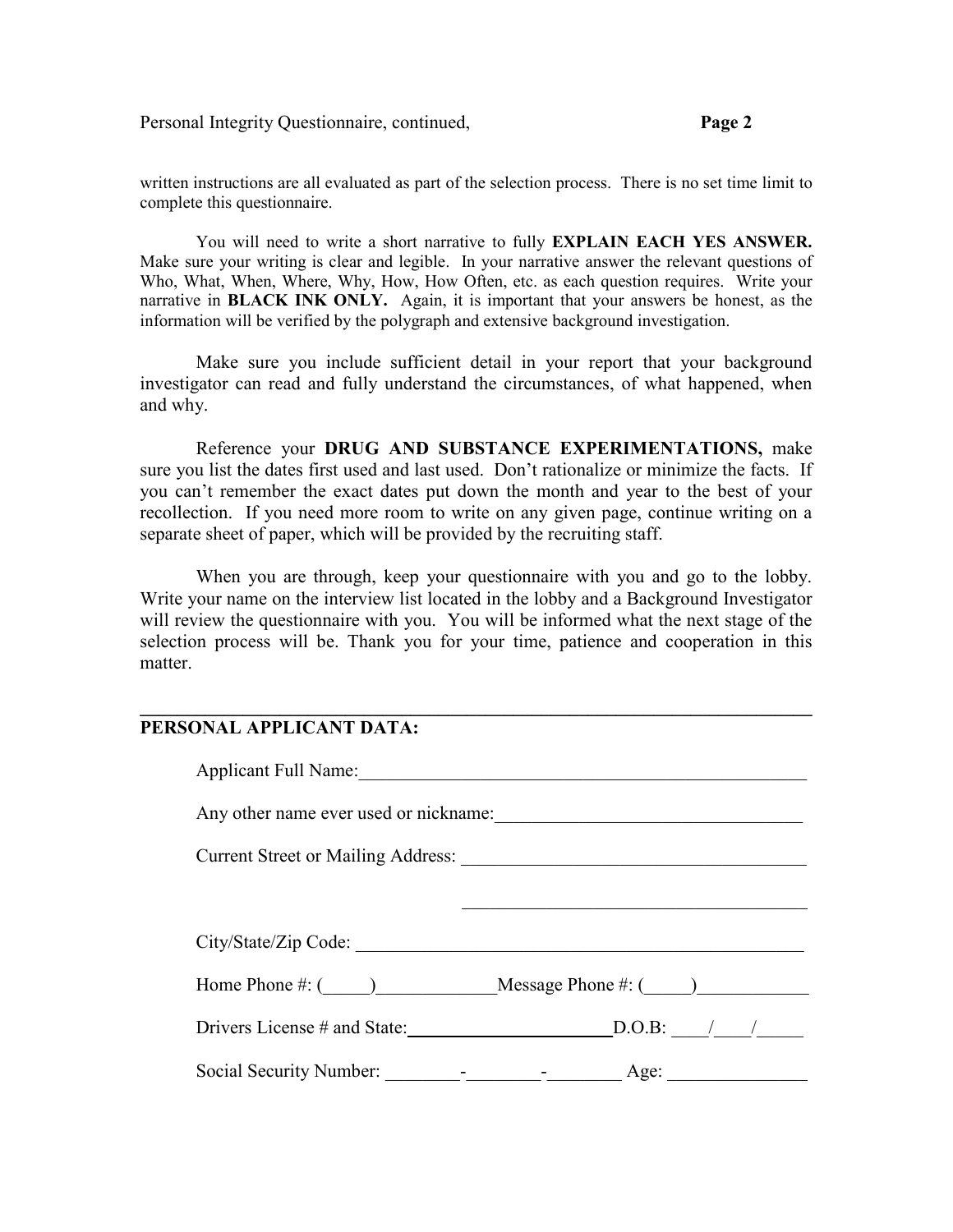# **QUALIFICATIONS:**

# Are you applying for a **POLICE CADET** position? **YES NO**

If yes, complete the following questions:

| - Are you currently at least 21 years of age?                                                                                                  | YES NO        |  |
|------------------------------------------------------------------------------------------------------------------------------------------------|---------------|--|
| - Do you have any felony convictions or arrests?                                                                                               | YES NO        |  |
| - Do you have any D.W.I. arrests within the last five (5) years<br>in any jurisdiction?                                                        | YES NO        |  |
| - Do you have any misdemeanor arrests or citations, excluding traffic                                                                          |               |  |
| within the last three (3) years, for any reason in any jurisdiction?                                                                           | YES NO        |  |
| - Are you currently a United States Citizen?                                                                                                   | YES NO        |  |
| - Do you currently have a valid driver's license?                                                                                              | YES NO        |  |
| - If you have prior military service in any branch and you have been<br>discharged was the discharge listed on your separation papers (DD-214) |               |  |
| characterized as honorable?                                                                                                                    | YES NO        |  |
| Are you applying for a <b>POLICE SERVICE AIDE</b> position?<br>If yes, complete following questions:                                           | <b>YES NO</b> |  |
| - Are you at least 18 years of age?                                                                                                            | <b>YES NO</b> |  |
| - Do you have any felony arrests in any jurisdiction?                                                                                          | YES NO        |  |
| - Do you have any D.W.I. arrests in any jurisdiction?                                                                                          | YES NO        |  |
| - Do you have any misdemeanor citations or arrests, including traffic                                                                          |               |  |
| within any jurisdiction?                                                                                                                       | YES NO        |  |
| - Do you currently have a valid Driver's license?                                                                                              | <b>YES NO</b> |  |
| - Are you currently a United States Citizen?                                                                                                   | YES NO        |  |
| - Do you currently intend to apply for a police cadet/police officer                                                                           |               |  |
| position upon meeting the minimum age requirement?                                                                                             | YES NO        |  |

# **RESPONSE TO QUESTION:**

| $\#$ | $\mathcal{L}^{\text{max}}$ , where $\mathcal{L}^{\text{max}}$                                                                                                                                                                                                                                                                                                                               |
|------|---------------------------------------------------------------------------------------------------------------------------------------------------------------------------------------------------------------------------------------------------------------------------------------------------------------------------------------------------------------------------------------------|
|      | $\begin{picture}(150,10) \put(0,0){\dashbox{0.5}(10,0){ }} \put(15,0){\circle{10}} \put(15,0){\circle{10}} \put(15,0){\circle{10}} \put(15,0){\circle{10}} \put(15,0){\circle{10}} \put(15,0){\circle{10}} \put(15,0){\circle{10}} \put(15,0){\circle{10}} \put(15,0){\circle{10}} \put(15,0){\circle{10}} \put(15,0){\circle{10}} \put(15,0){\circle{10}} \put(15,0){\circle{10}} \put(15$ |
|      | $\begin{picture}(20,10) \put(0,0){\dashbox{0.5}(10,0){ }} \put(15,0){\circle{10}} \put(15,0){\circle{10}} \put(15,0){\circle{10}} \put(15,0){\circle{10}} \put(15,0){\circle{10}} \put(15,0){\circle{10}} \put(15,0){\circle{10}} \put(15,0){\circle{10}} \put(15,0){\circle{10}} \put(15,0){\circle{10}} \put(15,0){\circle{10}} \put(15,0){\circle{10}} \put(15,0){\circle{10}} \put(15,$ |
|      | $\#$ . The contract of the contract of the contract of the contract of the contract of the contract of the contract of the contract of the contract of the contract of the contract of the contract of the contract of the co                                                                                                                                                               |
| $\#$ |                                                                                                                                                                                                                                                                                                                                                                                             |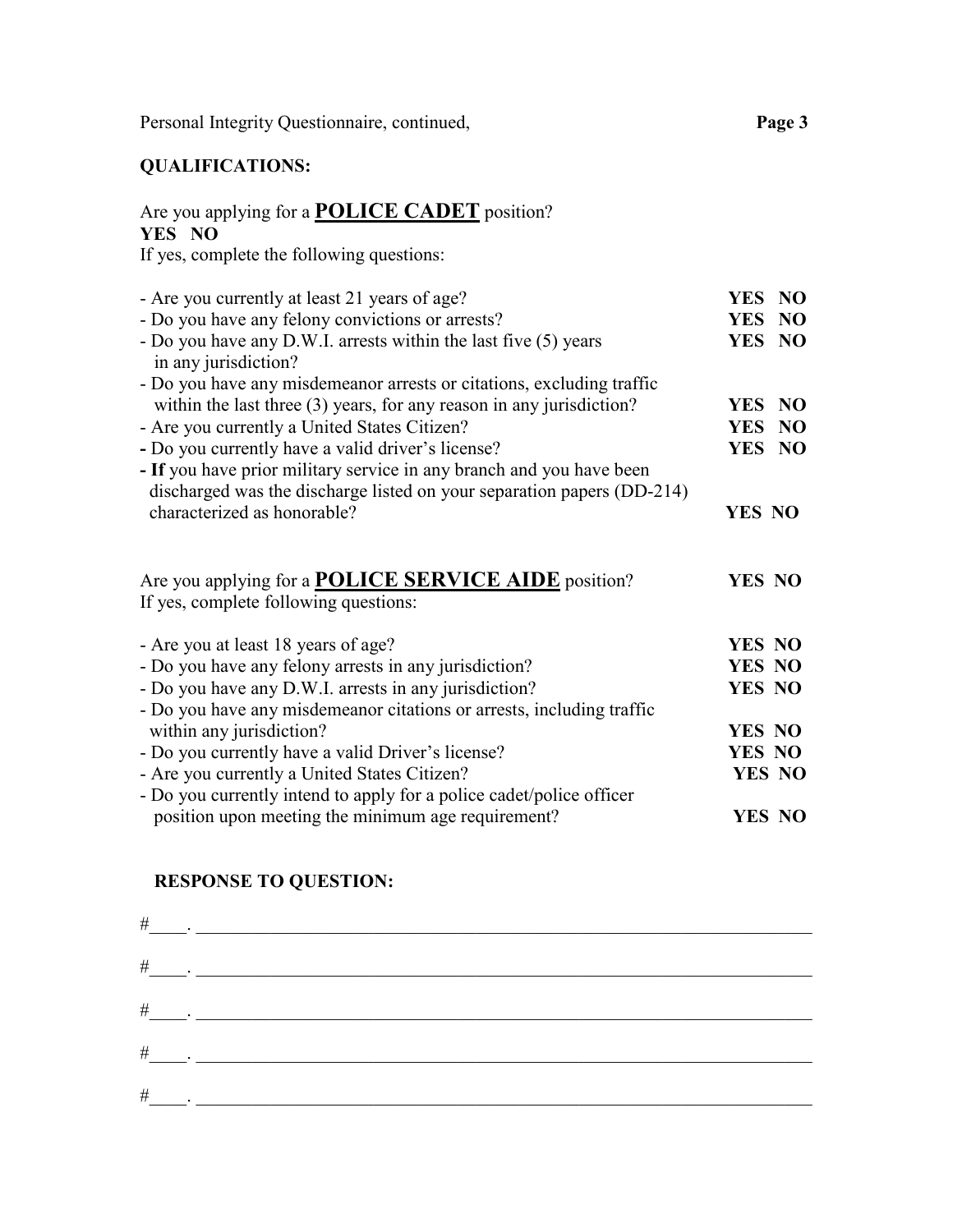| Page 4                                                                                                                                                                                 |
|----------------------------------------------------------------------------------------------------------------------------------------------------------------------------------------|
| <b>YES NO</b>                                                                                                                                                                          |
| - Have you ever been a member of any branch of the armed forces, or are you currently<br><b>YES NO</b>                                                                                 |
| * If you are currently serving (whether active duty, active reserve, or guard) at what date<br>List the total time you have in service: (include active-duty, active-reserve and guard |
| YES NO                                                                                                                                                                                 |
| DISHONORABLE,                                                                                                                                                                          |
| <b>YES NO</b><br><b>YES NO</b>                                                                                                                                                         |
|                                                                                                                                                                                        |

If you have answered **YES** to any of the above military questions, please briefly explain

# **RESPONSE TO QUESTION:**

the circumstances here:

| # |  |
|---|--|
| # |  |
| # |  |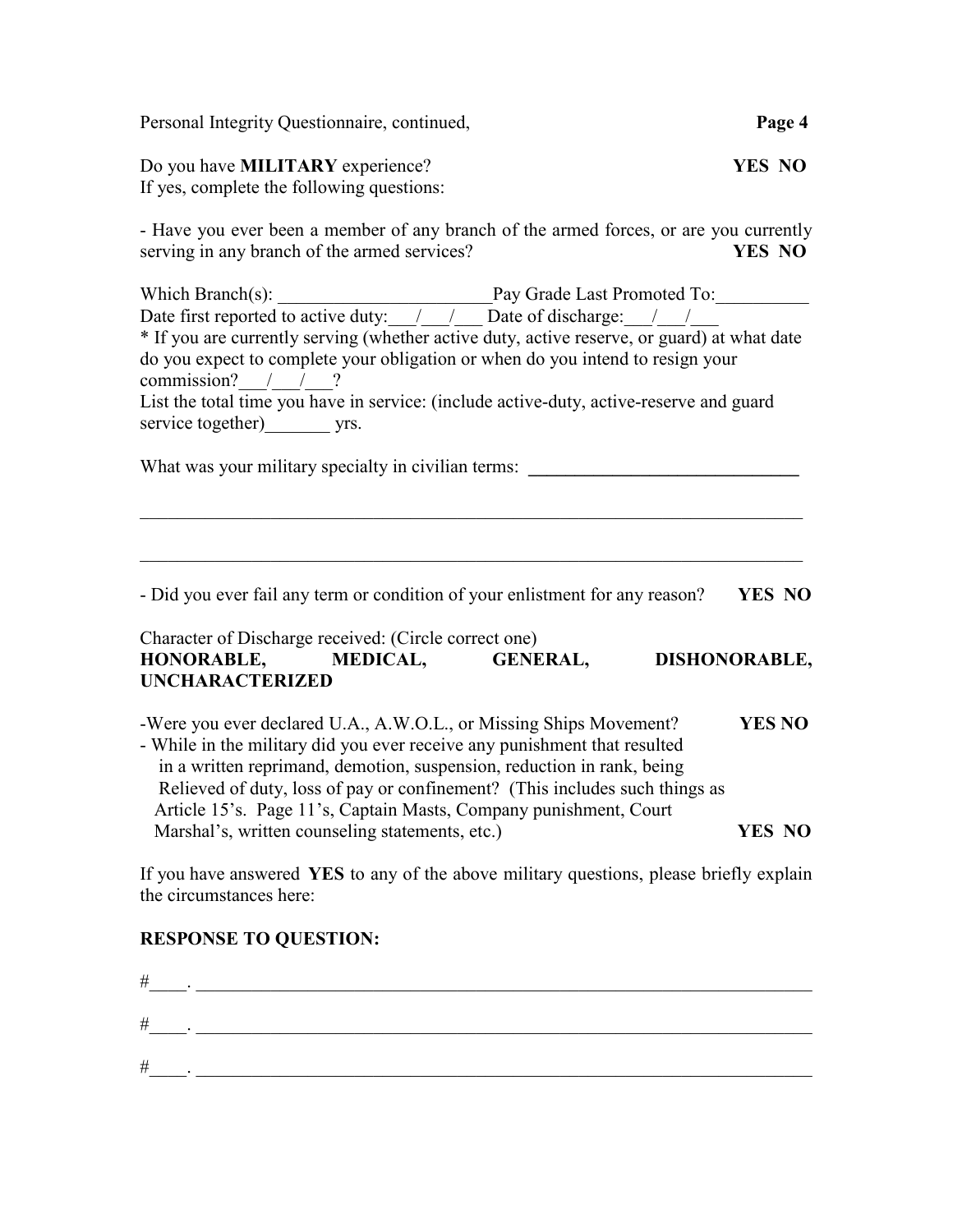#### **EVENT HISTORY SECTION:**

Please answer YES or NO to each of the following questions. Each question is asking if at anytime, anyplace, anywhere, at any age, for any reason, both in civilian life or in military life, domestic or abroad, you have ever committed any of the following acts. It does not matter if the act was detected, undetected, was reported or unreported, investigated, discovered or if anyone was questioned or arrested. The question is simply asking you if you have ever committed this particular act.

It is to your benefit to be honest! Examples refer to things that have occurred other than in the line of duty for the job you were in at that time. **WE DO EXPECT EVERYONE TO ANSWER ALL OF THE QUESTIONS HONESTLY.** This section is also designed to measure your reading and comprehension ability, your vocabulary and ability to follow written directions correctly. If you have any questions or don't understand any of the following words or ideas, please raise your hand for assistance.

#### **DRUG USE AND EXPERIMENTATION:**

Have you ever experienced at any time, even once with any of the below listed substances for any reason. This includes any and all use including experimentation, curiosity, peer pressure, and any one time use whether you felt the effects of the substance or not, inhaled or not. Answer each of the questions truthfully YES OR NO. Your drug information will be verified by use of the polygraph and background investigation. Do not minimize or rationalize the facts. If you don't know the exact date put down the approximate month and year as best you can recall, answer either YES or NO.

|   | 1. Marijuana, pot, grass, weed, etc.<br>Date FIRST used: LAST used:                                     |  |
|---|---------------------------------------------------------------------------------------------------------|--|
|   | 2. Hash, hash oil, hashish, Spice, K-2, Any type of synthetic Marijuana?<br>Date FIRST used: LAST used: |  |
|   | 3. Cocaine, crack, rock, snow, blow, etc.<br>Date FIRST used: LAST used LAST used                       |  |
|   |                                                                                                         |  |
|   | $\#$ . <u>________________________</u>                                                                  |  |
| # |                                                                                                         |  |
| # |                                                                                                         |  |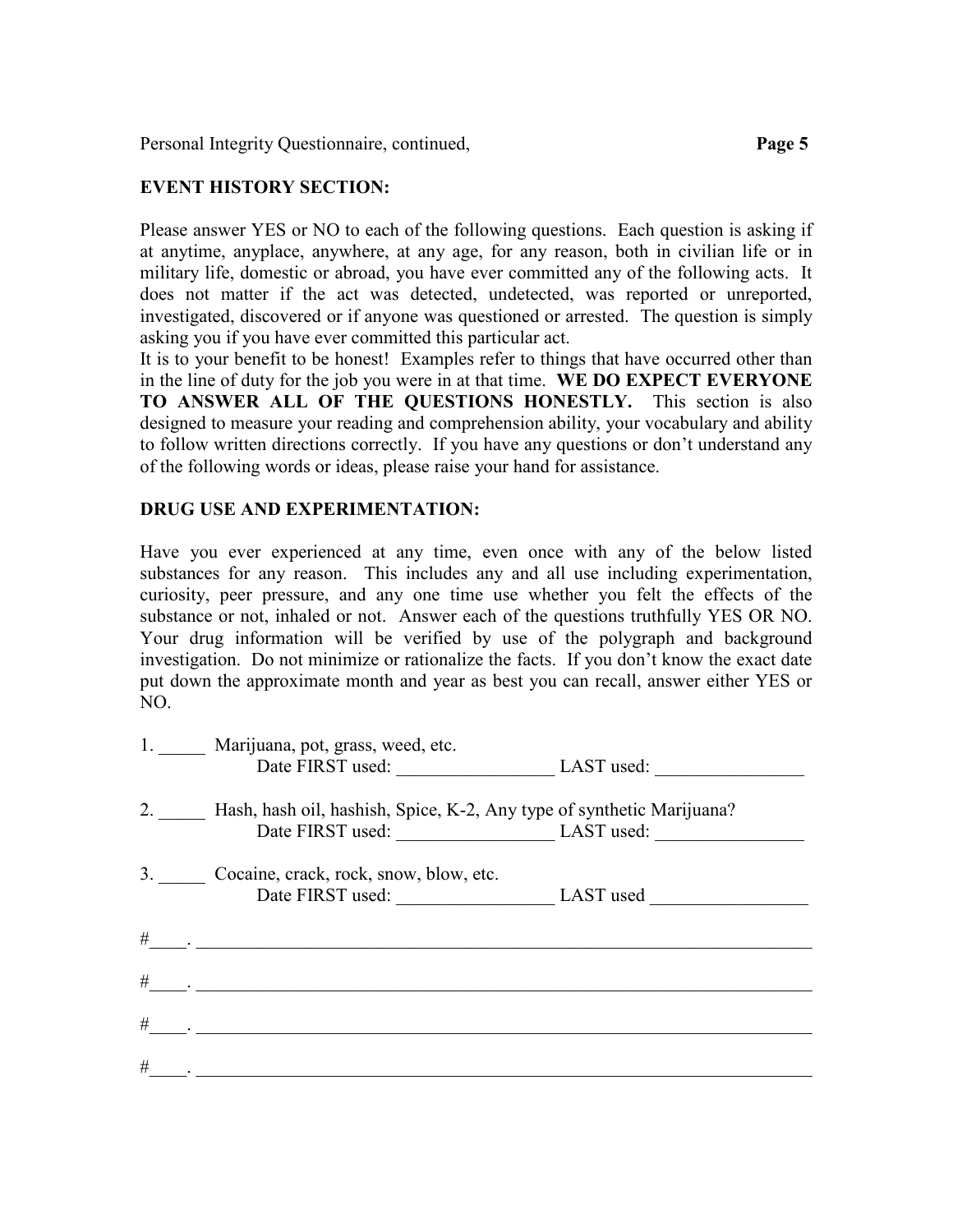|      | Personal Integrity Questionnaire, continued,                                                                          | Page 6                                                                                      |
|------|-----------------------------------------------------------------------------------------------------------------------|---------------------------------------------------------------------------------------------|
|      | 4. Barbiturates, downers, etc.                                                                                        |                                                                                             |
|      |                                                                                                                       | Date FIRST used: LAST used: LAST used:                                                      |
|      | 5. _____ Amphetamines: uppers, speed, meth, crank, white crosses, bath salts, etc.                                    | Date FIRST used: LAST used:                                                                 |
|      | 6. Heroin, black tar heroin, horse, H, etc.                                                                           | Date FIRST used: LAST used:                                                                 |
|      | 7. LSD, Blotter Acid, Salvia, or any other hallucinogenic drug not listed.                                            |                                                                                             |
|      | 8. PCP, Angel Dust                                                                                                    | Date FIRST used: LAST used:                                                                 |
|      | 9. THC, opium, morphine                                                                                               | Date FIRST used: LAST used:                                                                 |
|      | 10. Mushroom, Peyote                                                                                                  | Date FIRST used: LAST used:                                                                 |
|      | 11. Ecstasy, Extasy, Ketamine "Special K", DXM, etc.                                                                  | Date FIRST used: LAST used:                                                                 |
|      | 12. Steroids, injected or oral,                                                                                       | Date FIRST used:<br>Total number of single injections or pills taken, not number of cycles! |
|      | 13. Inhaled any paint, glue, solvents, gases for the sole purposes of getting                                         |                                                                                             |
|      | Date FIRST used: LAST used:<br><b>RESPONSE TO QUESTION:</b>                                                           |                                                                                             |
|      |                                                                                                                       |                                                                                             |
|      |                                                                                                                       |                                                                                             |
| $\#$ | <u> 1988 - Andrea Barbara, amerikana amerikana amerikana amerikana amerikana amerikana amerikana amerikana amerik</u> |                                                                                             |
|      |                                                                                                                       |                                                                                             |
|      |                                                                                                                       |                                                                                             |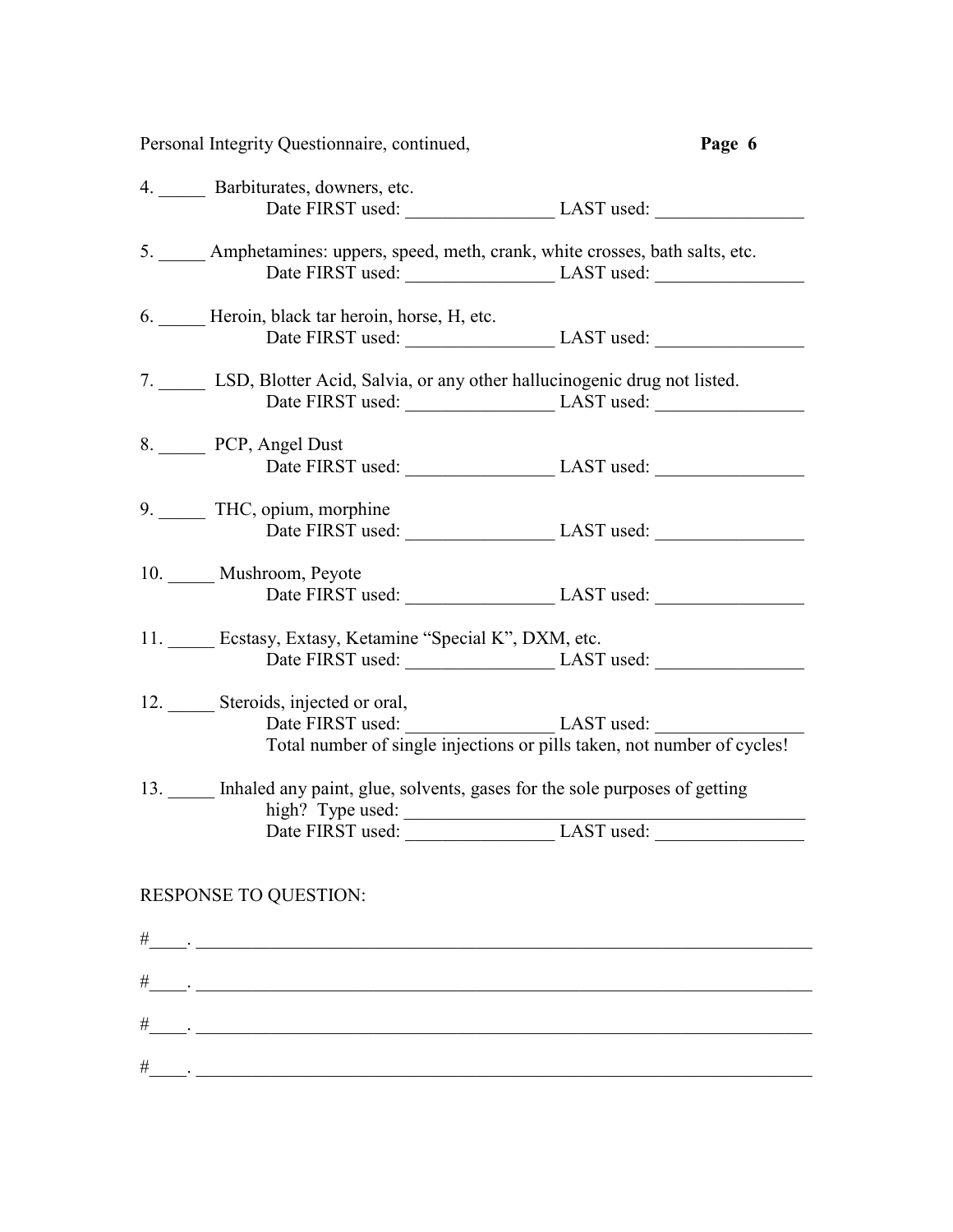| 14. | Poppers, amityl nitrate, "Rush", etc. (Inhaled) |            |  |
|-----|-------------------------------------------------|------------|--|
|     | Date FIRST used:                                | LAST used: |  |

| Any other illegal substance not listed? |            |
|-----------------------------------------|------------|
| l ype:                                  |            |
| Date FIRST used:                        | LAST used: |

- 16. Ever abused any prescription or over the counter drugs, made out to you or anyone else, for the sole purpose of getting "HIGH" or for its effect. Included are drugs such as Valium, Xanax, Codeine, Methadone, Dilauude, Demerol, drinking Listerine, Mouthwash, Cologne, Cough Syrup, Dextromathorphan, etc.
- 17. \_\_\_\_\_ Ever purchased any narcotics, illegal drugs, steroids or marijuana without a doctor's prescription for you or anyone else? Includes giving someone else money to purchase them for you or to defray the costs, chip in, etc.
- 18. \_\_\_\_\_ Ever used any illegal drugs or narcotics on any job or gone to work under the influence of any illegal drug or narcotic?
- 19. Ever sold any illegal or counterfeit drugs, including marijuana? (Means received anything of value for it such as a favor, mechanical work, money, goods, sex, travel, food, gas, etc.)
- 20. \_\_\_\_\_ Ever manufactured or cultivated any illegal drug or narcotic, including marijuana?
- 21. \_\_\_\_\_ Currently associate with anyone who uses any illegal drug(s) while in your presence?
- 22. \_\_\_\_\_ Ever sold or traded anything of value, OTHER THAN MONEY, to purchase any illegal drugs, including marijuana?

| $\#$                             |  |
|----------------------------------|--|
| $\#$<br><b>Contract Contract</b> |  |
|                                  |  |
| $\#$                             |  |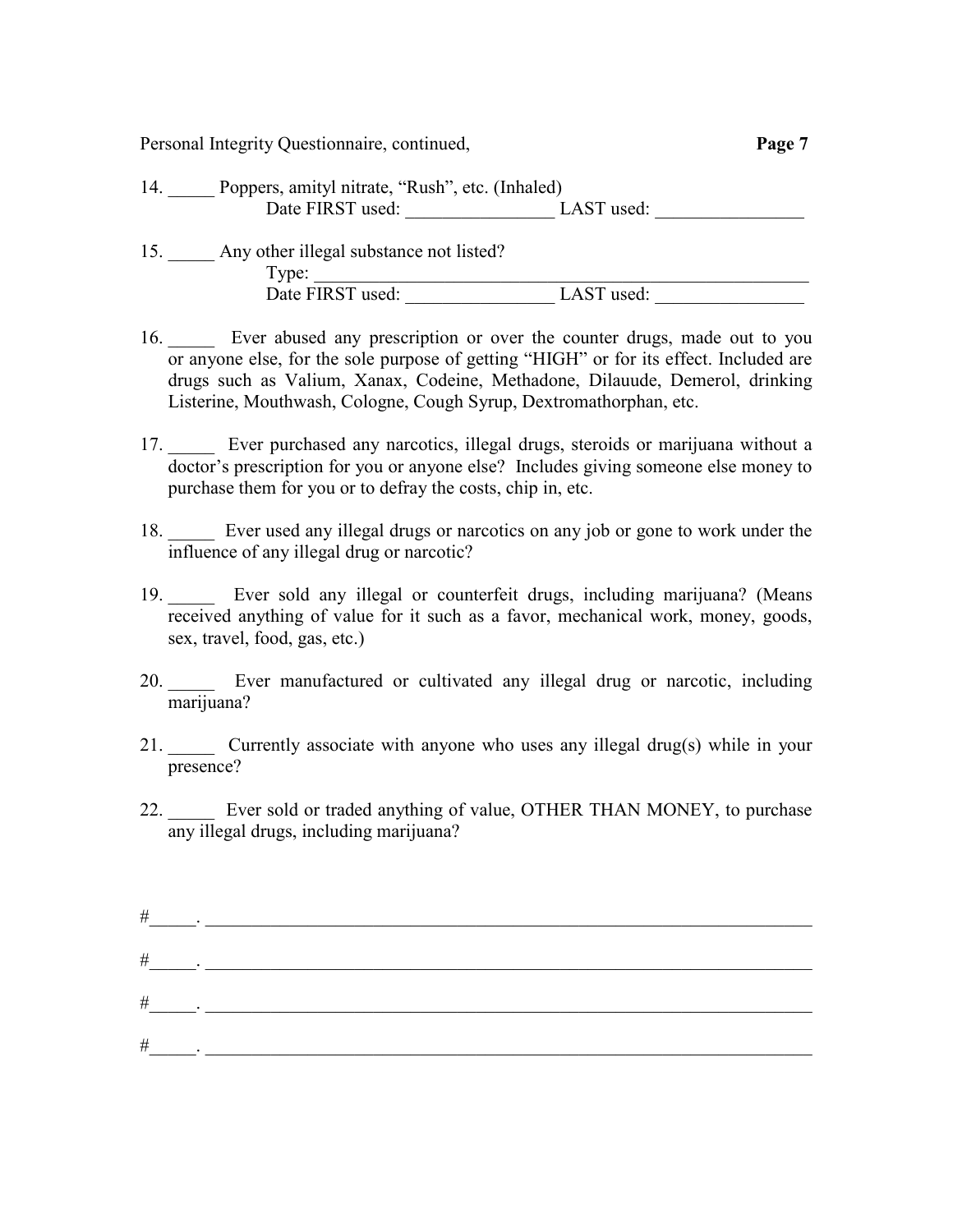23. Ever been terminated or disciplined from any employment due to alcohol issues?

#### **CRIMINAL EVENTS:**

- 24. Ever been placed into PROTECTIVE CUSTODY for any reason?
- 25. \_\_\_\_\_ Ever committed a burglary such as residential, auto or commercial? (Includes entry into any building, structure, vehicle, watercraft, etc., to commit any theft or other crime.)
- 26. \_\_\_\_\_ Ever received or sold any property you knew or suspected was stolen?
- 27. Ever committed any theft, larceny or shoplifting?
- 28. \_\_\_\_\_ Ever committed any murder or manslaughter, voluntary or involuntary?
- 29. \_\_\_\_\_ Ever committed any auto theft, including taking on automobile for joy riding?
- 30. \_\_\_\_\_ Ever been a suspect in a crime, stopped or detained and questioned reference any crime? (Is your name on any police report for any reason)
- 31. \_\_\_\_\_ Ever forged any checks, credit cards, or prescriptions with the purpose of defrauding? (Convert anything to your own personal use)
- 32. \_\_\_\_\_ Ever been arrested, either as an adult or as a juvenile, for any reason in any jurisdiction?
- 33. \_\_\_\_\_ Ever smuggle any contraband into any jail or correctional facility?
- 34. \_\_\_\_\_ Ever committed any aggravated assault or battery against another person? (Means used any weapon or threatened to use a weapon against another person).
- #\_\_\_\_\_. \_\_\_\_\_\_\_\_\_\_\_\_\_\_\_\_\_\_\_\_\_\_\_\_\_\_\_\_\_\_\_\_\_\_\_\_\_\_\_\_\_\_\_\_\_\_\_\_\_\_\_\_\_\_\_\_\_\_\_\_\_\_\_\_\_  $\#$  . The contract of the contract of the contract of the contract of the contract of the contract of the contract of the contract of the contract of the contract of the contract of the contract of the contract of the co #\_\_\_\_\_. \_\_\_\_\_\_\_\_\_\_\_\_\_\_\_\_\_\_\_\_\_\_\_\_\_\_\_\_\_\_\_\_\_\_\_\_\_\_\_\_\_\_\_\_\_\_\_\_\_\_\_\_\_\_\_\_\_\_\_\_\_\_\_\_\_ #\_\_\_\_\_. \_\_\_\_\_\_\_\_\_\_\_\_\_\_\_\_\_\_\_\_\_\_\_\_\_\_\_\_\_\_\_\_\_\_\_\_\_\_\_\_\_\_\_\_\_\_\_\_\_\_\_\_\_\_\_\_\_\_\_\_\_\_\_\_\_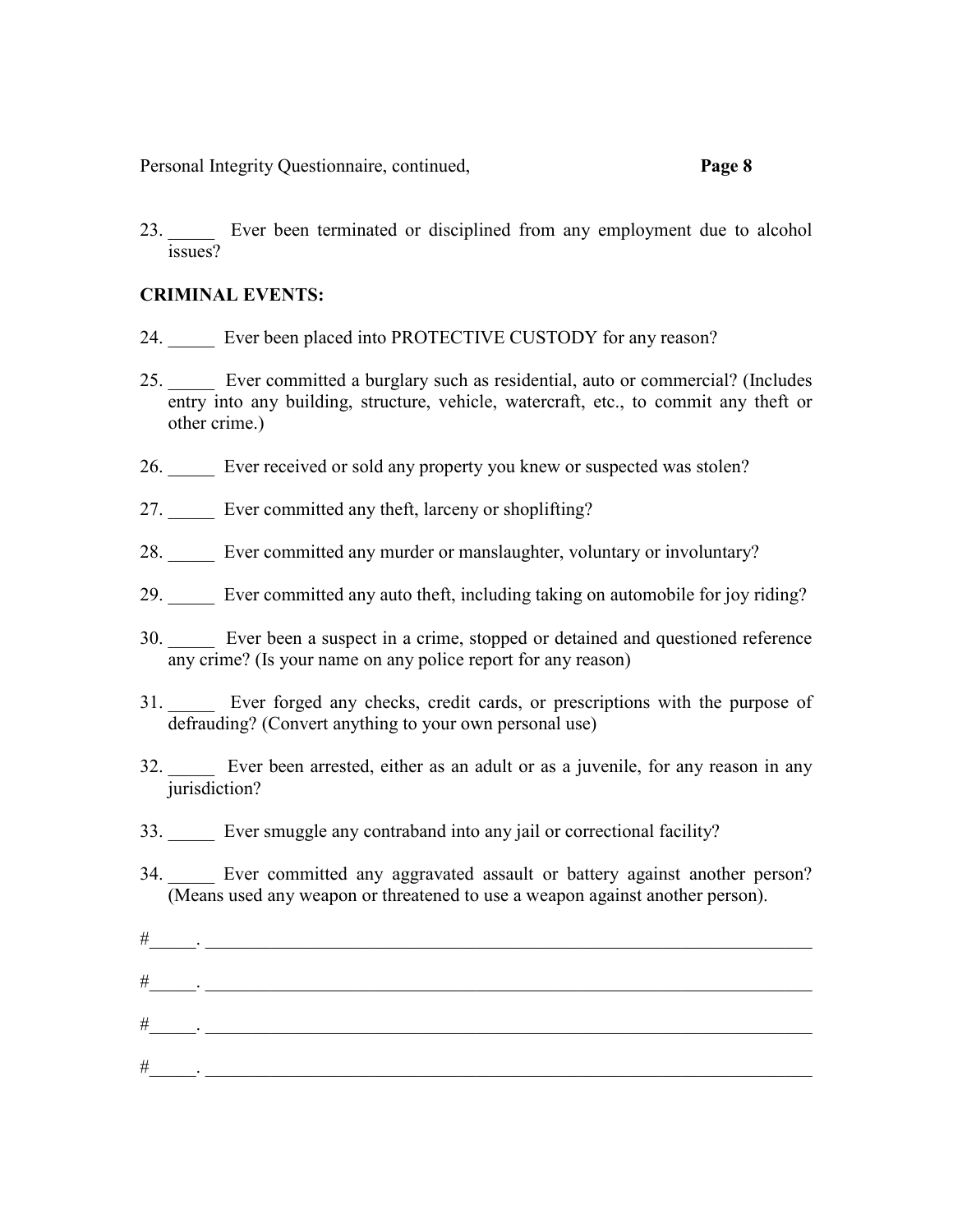#\_\_\_\_\_. \_\_\_\_\_\_\_\_\_\_\_\_\_\_\_\_\_\_\_\_\_\_\_\_\_\_\_\_\_\_\_\_\_\_\_\_\_\_\_\_\_\_\_\_\_\_\_\_\_\_\_\_\_\_\_\_\_\_\_\_\_\_\_\_\_

- 35. \_\_\_\_\_ Ever committed any act of physical domestic abuse against another person you had been in, or are in a relationship with, such as a boyfriend/girlfriend, husband, wife, or significant other?(this includes any slap, hit, punch, kick, pinch, shove, push, jab, poke or other serious, painful or violent physical contact for any reason.)
- 36. \_\_\_\_\_ Ever committed any act of bombing or dangerous use of explosives? (Includes pipe bombs, M-80s, etc.)
- 37. \_\_\_\_\_ Ever issued any 'NO ACCOUNT' checks? (On any already closed account or on a false account in your or any other name?)
- 38. \_\_\_\_\_ Ever committed any act of graffiti, vandalism, or damage to private or public property, including any automobile?
- 39. Ever offered or accepted any bribe for any reason?
- 40. Ever committed any arson or negligent use of fire? (Intentionally set any fire.)
- 41. Ever eluded any police officer, either on foot or in a vehicle?
- 42. Ever committed any act of kidnapping, false imprisonment, or custodial interference?
- 43. Ever counterfeited any money or currency? (Includes Xeroxing.)
- 44. \_\_\_\_\_ Ever made any obscene, harassing, threatening, annoying, intimidating phone calls or any false bomb threats for any reason?
- 45. Ever committed any hunting, fishing, or boating violations?
- #  $\quad \, .$  $\#_{\square_{\mathbb{Z}}\cup_{\mathbb{Z}}\cup_{\mathbb{Z}}\square_{\mathbb{Z}}\cup\mathbb{Z}}$  , where  $\bot$ #\_\_\_\_. \_\_\_\_\_\_\_\_\_\_\_\_\_\_\_\_\_\_\_\_\_\_\_\_\_\_\_\_\_\_\_\_\_\_\_\_\_\_\_\_\_\_\_\_\_\_\_\_\_\_\_\_\_\_\_\_\_\_\_\_\_\_\_\_\_\_ #\_\_\_\_. \_\_\_\_\_\_\_\_\_\_\_\_\_\_\_\_\_\_\_\_\_\_\_\_\_\_\_\_\_\_\_\_\_\_\_\_\_\_\_\_\_\_\_\_\_\_\_\_\_\_\_\_\_\_\_\_\_\_\_\_\_\_\_\_\_\_ #\_\_\_\_. \_\_\_\_\_\_\_\_\_\_\_\_\_\_\_\_\_\_\_\_\_\_\_\_\_\_\_\_\_\_\_\_\_\_\_\_\_\_\_\_\_\_\_\_\_\_\_\_\_\_\_\_\_\_\_\_\_\_\_\_\_\_\_\_\_\_ #\_\_\_\_. \_\_\_\_\_\_\_\_\_\_\_\_\_\_\_\_\_\_\_\_\_\_\_\_\_\_\_\_\_\_\_\_\_\_\_\_\_\_\_\_\_\_\_\_\_\_\_\_\_\_\_\_\_\_\_\_\_\_\_\_\_\_\_\_\_\_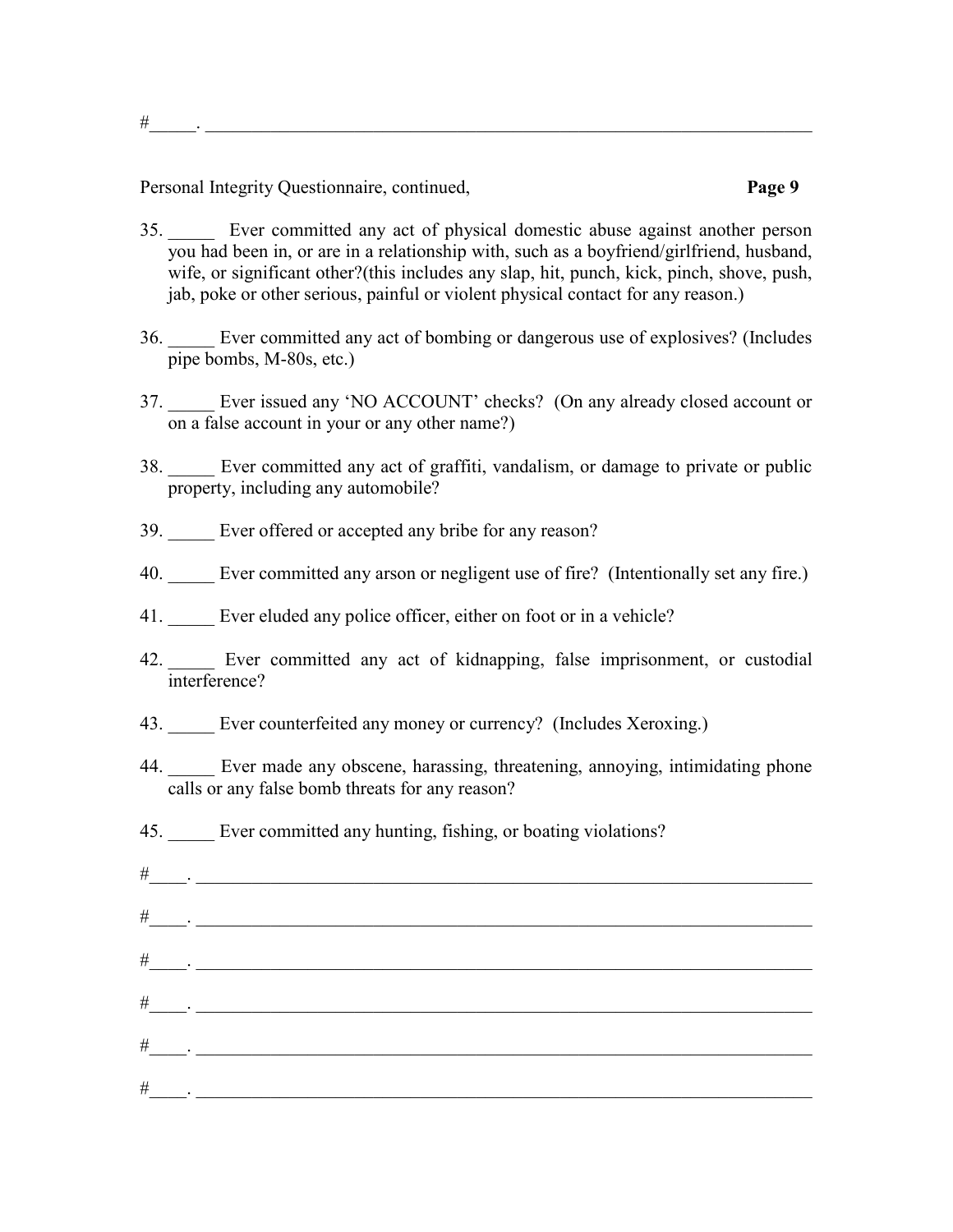#\_\_\_\_. \_\_\_\_\_\_\_\_\_\_\_\_\_\_\_\_\_\_\_\_\_\_\_\_\_\_\_\_\_\_\_\_\_\_\_\_\_\_\_\_\_\_\_\_\_\_\_\_\_\_\_\_\_\_\_\_\_\_\_\_\_\_\_\_\_\_

- 46. \_\_\_\_\_ Ever carried any unlawful deadly weapon into any bar or on school premises, other than in the line of duty?
- 47. Ever carried any weapon on your person or in your vehicle for your own personal protection?
- 48. Ever failed to file an income tax report, federal or state?
- 49. \_\_\_\_\_ Ever been forced to pay any back taxes or tax penalties for any reason, anywhere, anytime, business or personal?
- 50. \_\_\_\_\_ Ever shot at any uninhabited/inhabited dwelling, building, vehicle or at a person, other than in the line of duty?
- 51. Ever impersonated a police officer for any reason?
- 52. \_\_\_\_\_ Ever altered or possessed a false identification (I.D.) or used another persons ID to gain access to a bar or buy alcohol? (Includes driver's license, birth certificate, etc.)
- 53. Ever forged another person's signature to any Bill of Sale?
- 54. Ever obstructed or refused to obey any police officer?
- 55. \_\_\_\_\_ Ever committed any act of perjury, lying under oath, either in writing or orally, at any hearing, criminal case or civil suit?
- 56. \_\_\_\_\_ Ever failed to return any rental property such as tapes, tools, equipment or vehicles?

| $\#$                   |  |
|------------------------|--|
| $\#$                   |  |
| $\#$                   |  |
| $\#$<br>$\mathbb{R}^2$ |  |
| $\#$                   |  |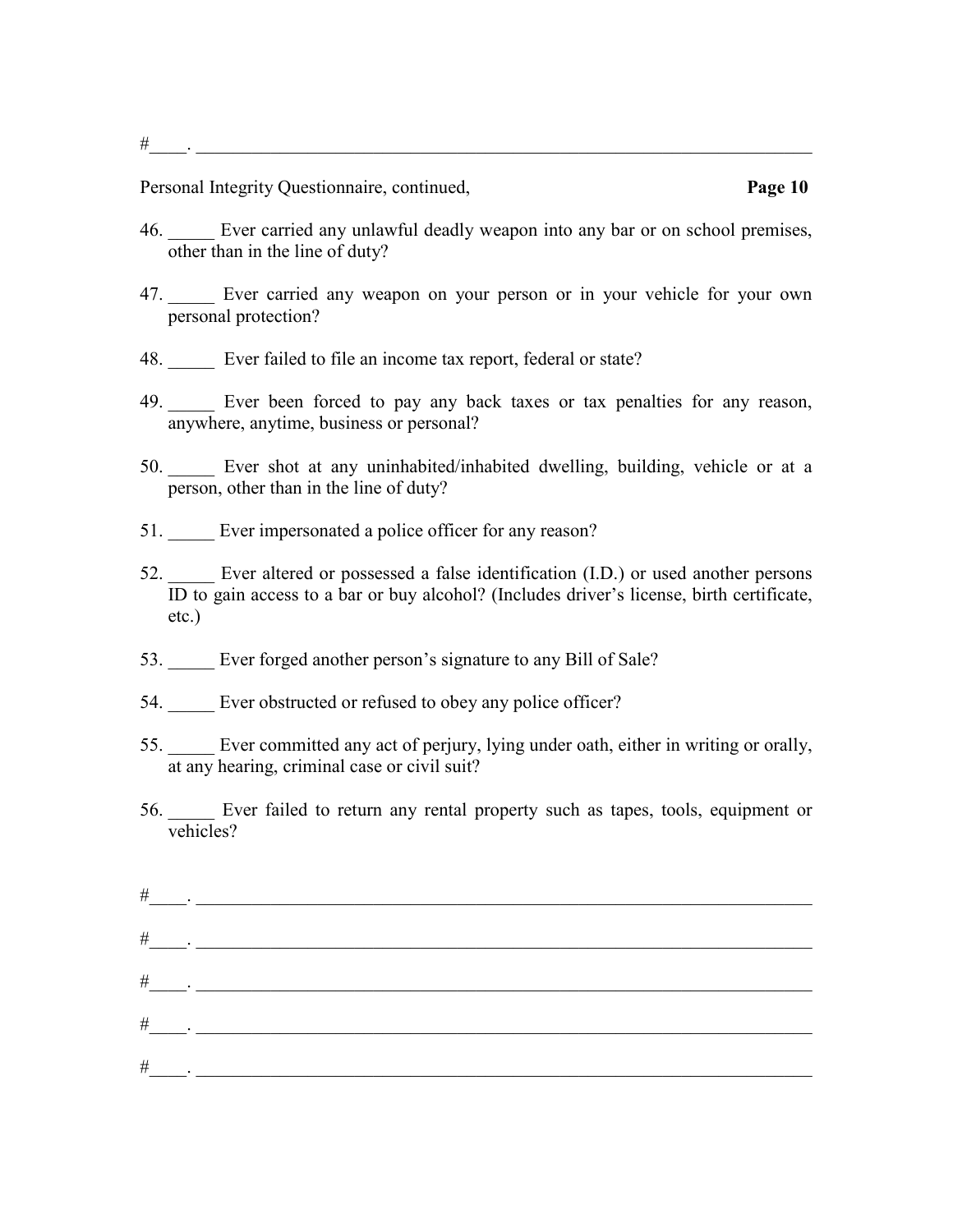- 57. Ever made a false police or insurance report for any reason?
- 58. \_\_\_\_\_ Ever been the target or subject of any Grand Jury Investigation?
- 59. \_\_\_\_\_ Ever knowingly committed any Federal Firearms violation? (Includes automatic weapons, silencers, armor piercing rounds, etc.)
- 60. \_\_\_\_\_ Ever committed any act of sabotage or espionage against the United States?
- 61. Ever committed blackmail, mail fraud or extortion?
- 62. \_\_\_\_\_ Ever altered any vehicle V.I.N. (Vehicle Identification Number) for any reason?
- 63. \_\_\_\_\_ Ever falsely obtained any service such as food, utilities, motel, gas, cable TV or garbage without paying for it?
- 64. Ever illegally fire any firearm or a BB or pellet gun?
- 65. \_\_\_\_\_ Ever obtained welfare or public assistance benefits you were not entitled to such as unemployment, aid for dependent children or food stamps?
- 66. \_\_\_\_\_ Ever aided or concealed any wanted felon from any police agency?
- 67. Ever been the subject of any restraining order?
- 68. \_\_\_\_\_ Ever caused the death of another, either intentionally or unintentionally?
- 69. \_\_\_\_\_ Ever been the subject of **any arrest warrant**? (Juvenile, traffic, misdemeanor, felony, federal, parking warrant etc.)

| #    | and the company of                                                                                                                                                                                                            |
|------|-------------------------------------------------------------------------------------------------------------------------------------------------------------------------------------------------------------------------------|
|      |                                                                                                                                                                                                                               |
|      | $\#$ . The set of the set of the set of the set of the set of the set of the set of the set of the set of the set of the set of the set of the set of the set of the set of the set of the set of the set of the set of the s |
| $\#$ |                                                                                                                                                                                                                               |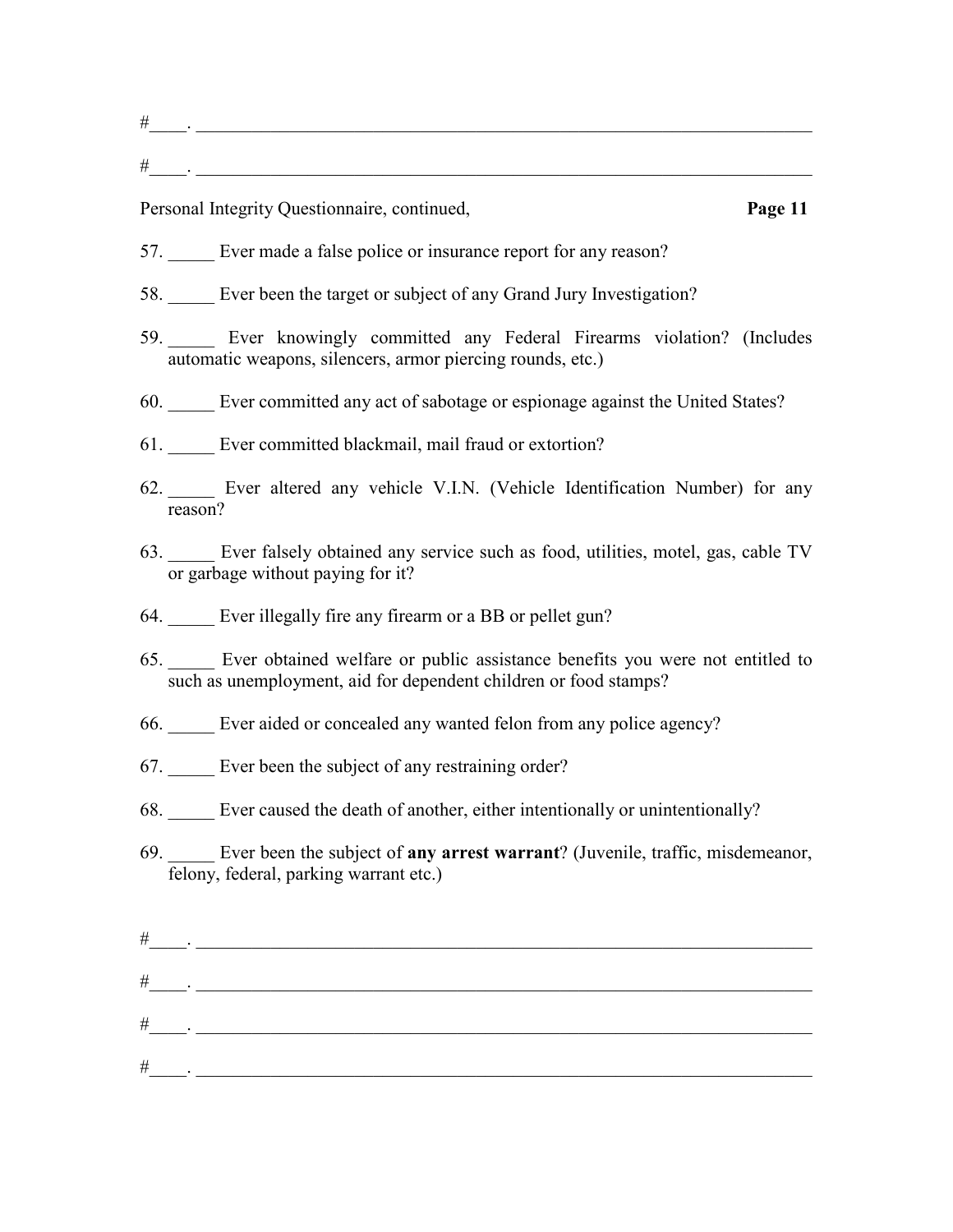#\_\_\_\_. \_\_\_\_\_\_\_\_\_\_\_\_\_\_\_\_\_\_\_\_\_\_\_\_\_\_\_\_\_\_\_\_\_\_\_\_\_\_\_\_\_\_\_\_\_\_\_\_\_\_\_\_\_\_\_\_\_\_\_\_\_\_\_\_\_\_

- 70. Ever been the subject of any search warrant?
- 71. \_\_\_\_\_ Ever committed any robbery? (Theft from someone, using a weapon, implying a weapon or otherwise using any force?)
- 72. Ever purposely provided any false information to any police officer such as a false date of birth, false social security number, name, address, phone number, event or crime facts etc.)
- 73. \_\_\_\_\_ Other than traffic, have you ever been issued any misdemeanor citation for any reason? (Minor in Possession of Alcohol, Trespassing, Loitering, Littering, Shoplifting, Open container of Alcohol, etc.)
- 74. \_\_\_\_\_ Ever been required to appear before any Children's or Juvenile court as a defendant for any reason?
- 75. \_\_\_\_\_ Ever committed any act of embezzlement? (Includes any theft from any employer, including money or merchandise, or converting any thing trusted to you to your own use).
- 76. \_\_\_\_\_ Ever been placed on court probation either as an adult or as a juvenile? (Includes doing any Community Service for any reason, in any state?)
- 77. \_\_\_\_\_ Ever been paroled or are you currently serving parole or probation?
- 78. \_\_\_\_\_ Ever been a 'lookout', 'get-away driver' or in any way aided in any illegal act or crime?
- 79. \_\_\_\_\_ Ever reported or made a false fire alarm? (Includes pulling fire alarm.)
- 80. \_\_\_\_\_ Ever tampered with any evidence for any reason, in any type of case?

| $\#$ | the contract of the contract of the               |
|------|---------------------------------------------------|
|      | $\#$ and $\#$ and $\#$ and $\#$ and $\#$ and $\#$ |
| #    |                                                   |
| $\#$ |                                                   |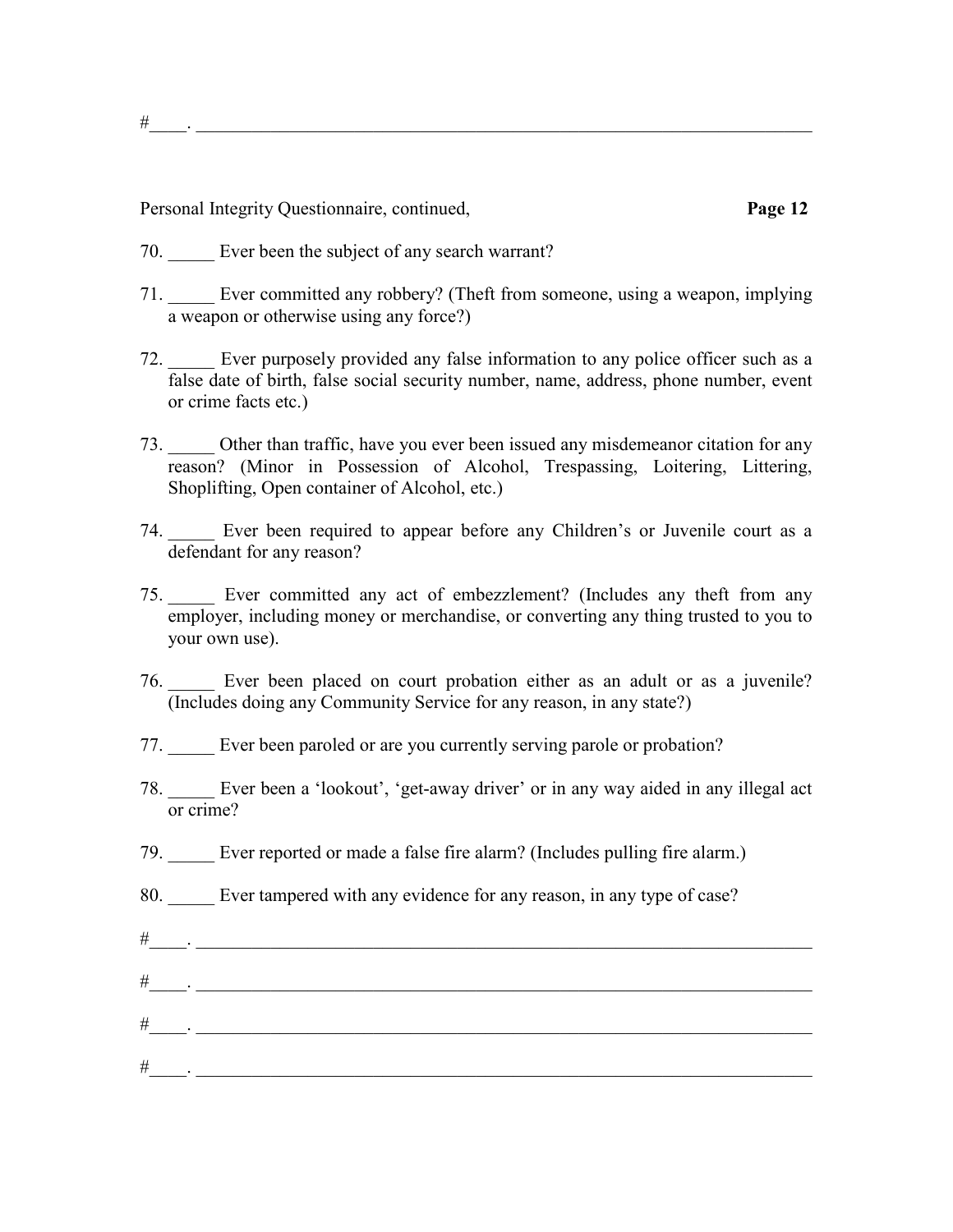#### **RELATIONSHIP EVENTS:**

- 81. Ever committed any forcible or criminal sex act, other than rape, against another person? (Includes oral copulation, masturbation, sodomy, etc., against someone's will.)
- 82. Ever committed any act of rape or criminal sexual contact of another? (Any sexual intercourse or fondling by use of force or implying any weapon?)
- 83. Ever contributed to the delinquency of any minor by providing any liquor, purchasing any liquor or illegal drugs or for having sex with? (Minor means anyone under the age of 21)
- 84. Ever patronized or procured any prostitute, male or female in any country?
- 85. \_\_\_\_\_ Ever committed any act of prostitution? (performed any sex act for anything of value such as money, goods, favors, food, discounts, drugs, travel, lodging, alcohol, mechanical work, service, etc.)
- 86. Ever committed any act of indecent exposure, incest or forcible sodomy?
- 87. Ever physically abused or sexually molested any child?
- 88. Have you ever physically or sexually abused or molested any mentally or physically handicapped or elderly person? (Includes the blind, deaf, mute, Down's Syndrome, Muscular Sclerosis, Muscular Dystrophy, etc.)
- 89. Have you ever viewed and possessed subscribed to child pornography in any form? (Under 18 yrs of age)
- 90. \_\_\_\_\_ Have you ever committed any act of voyeurism at anyone undressing or involved in any sexual activity? (Peeping Tom)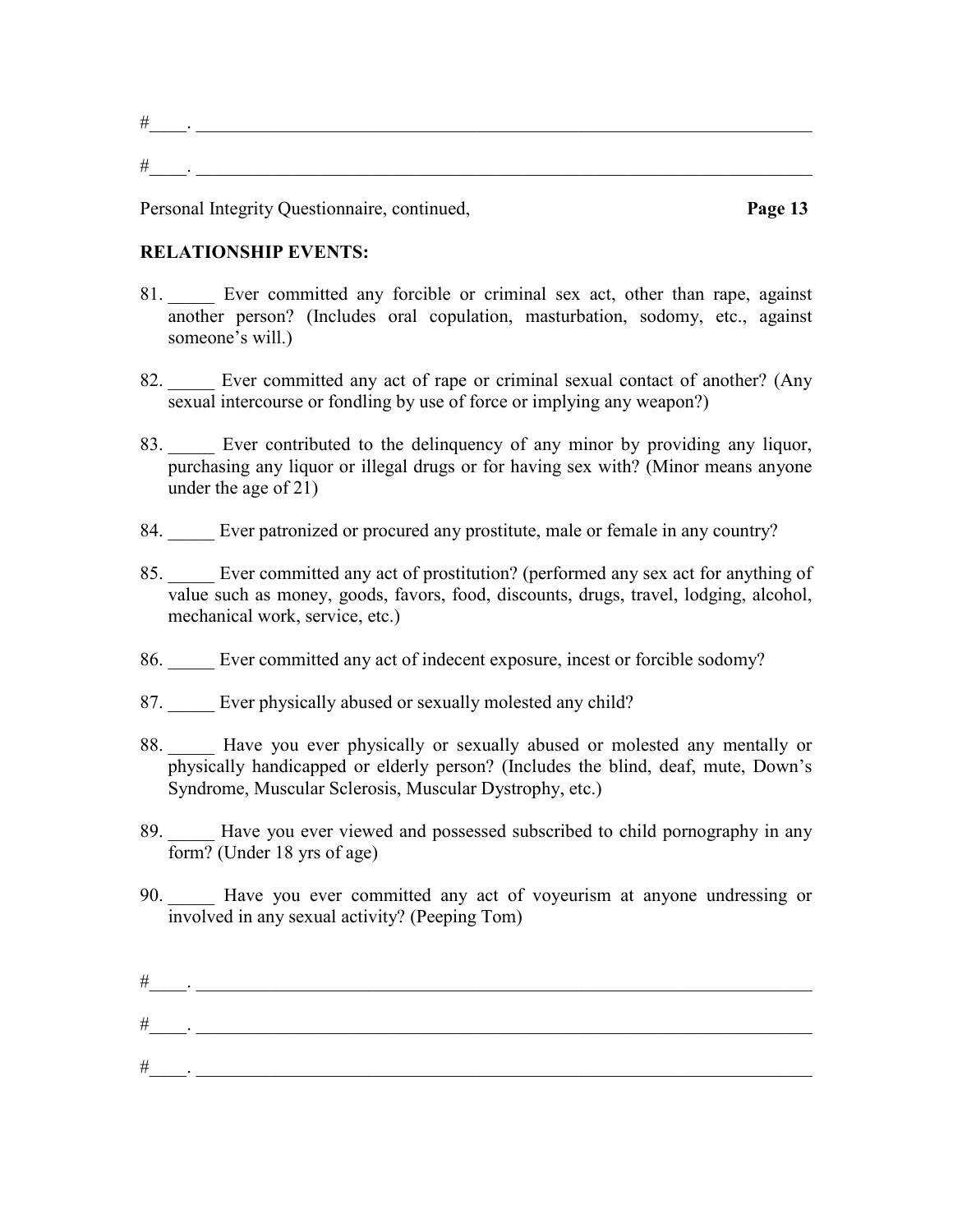#### **JOB AND WORK HISTORY:**

- 91. Ever been suspended or expelled from any school, high school, trade school, community college, college, university, Vocational or Technical school for any reason?
- 92. Ever drank any alcoholic beverages during working hours contrary to any company policy?
- 93. Ever sued any employer, past or present, in any civil action for any reason?
- 94. Ever received counseling, a written reprimand, been suspended or relieved of duty for any reason at any job you have ever had?
- 95. \_\_\_\_\_ Ever been fired from, given the option of resigning or resigned to avoid termination from any job?
- 96. Ever been refused a security clearance or have lost a security clearance at any job you have worked, or lied or misrepresented any fact in any application or process to secure a security clearance?

### **TRAFFIC RELATED EVENTS:**

- 97. Ever been involved in a traffic accident in which you were the driver, during the last three (3) years? (Includes reported, unreported, hit and run, military, on public or private property.)
- 98. Ever received any traffic citations in the last three (3) years? (Includes any parking citations, dismissed citations, military police citations, warning citations, RED light or Speed camera citations, etc.)
- 99. \_\_\_\_\_ Ever had your driver's license suspended, revoked or placed on negligent operator status for any reason in any state?

| ┯<br>π |  |
|--------|--|
| Ŧ      |  |
|        |  |
| 77     |  |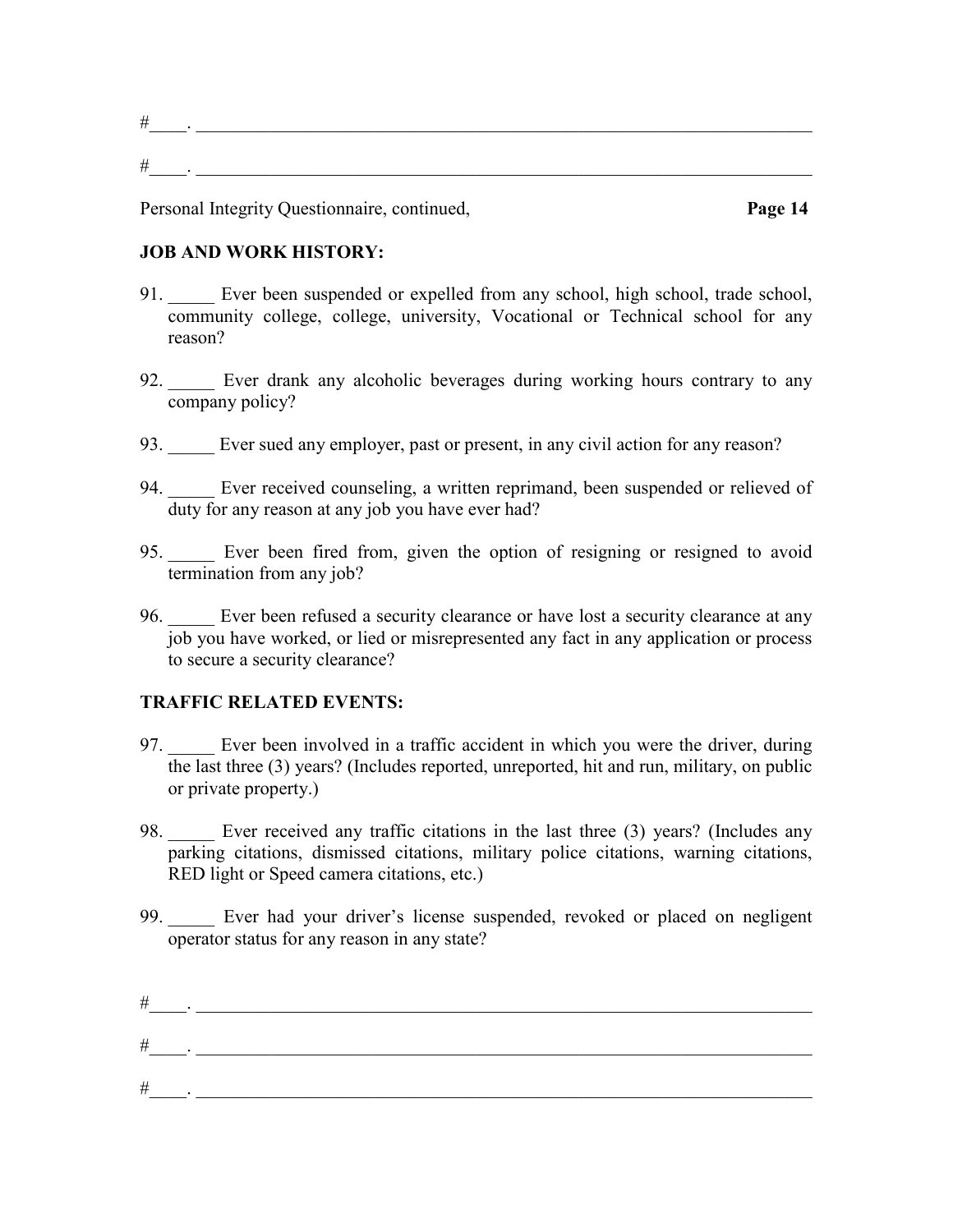- 100. Are any vehicles currently registered to you not insured for any reason?
- 101. Have you ever had a driver's license issued to you other than by the State of New Mexico? (List all state licenses issued, dates licensed, and license number if known.)
- 102. Ever committed a hit and run accident on either public or private property? (Includes Military bases, parking lots, etc.)
- 103. \_\_\_\_\_ Do you currently possess a valid driver's license? (List state (s), license number, and expiration date)
- 104. Ever been arrested for driving while intoxicated in any jurisdiction?

# **FINANCIAL EVENTS:**

- 105. Ever declared bankruptcy? (Chapter #7, #11, #13, etc.)
- 106. Ever been referred to any collection agency?
- 107. Ever had any purchased goods repossessed?
- 108. Ever had your wages garnished or any liens placed on any property?

109. Do you have any unpaid balances on loans, including student loans and credit cards, mortgages, etc.,? (If you have a current mortgage list the approximate balance and monthly payment. For all other loans list the approximate balance for the loan(s) and the approximate total of the monthly payment(s) required.

| $\#$<br>$\sim 100$ km s $^{-1}$ |                          |
|---------------------------------|--------------------------|
| $\#$                            | <b>Contract Contract</b> |
| $\#$                            |                          |
| $\#$                            |                          |
| $\#$                            |                          |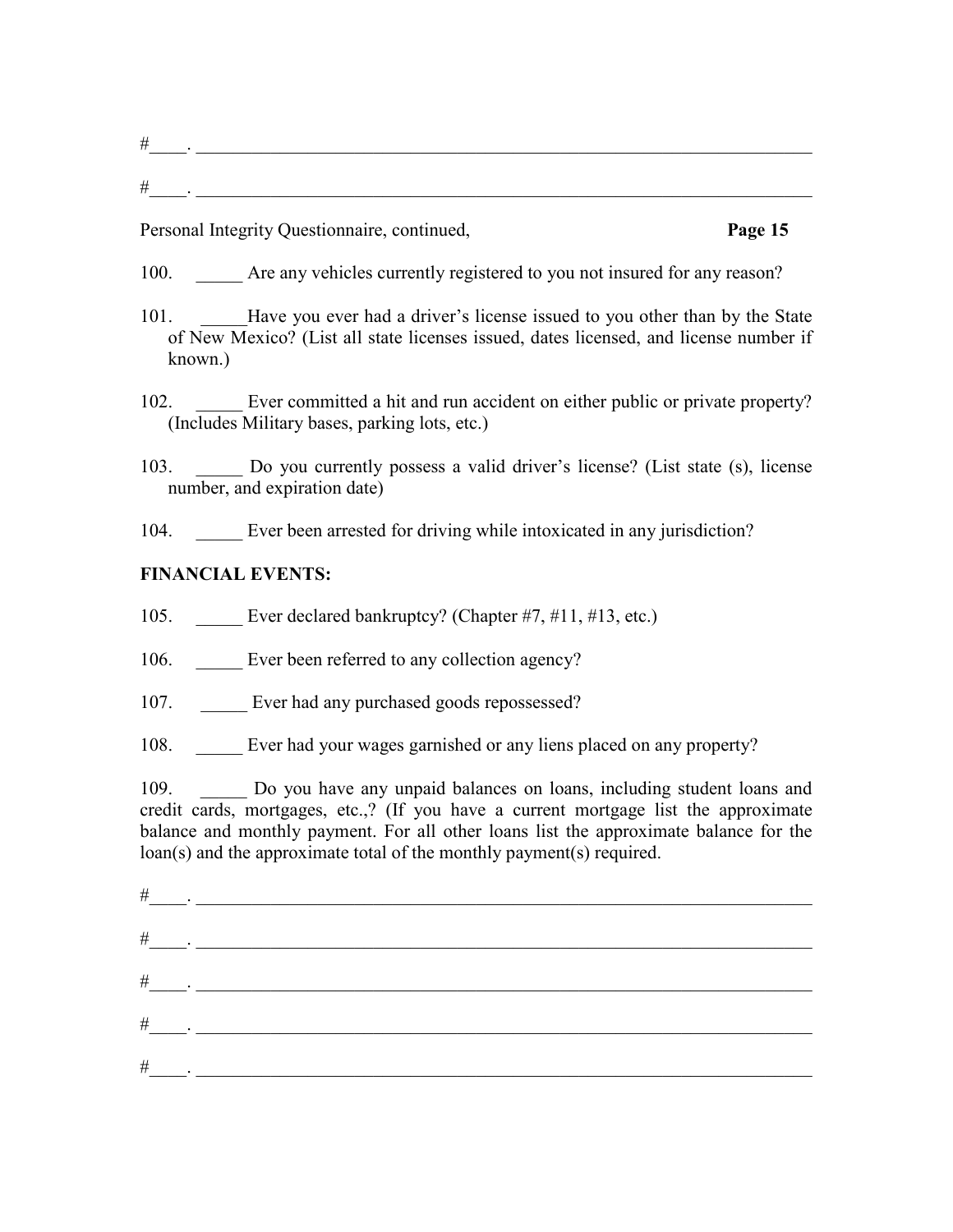110. Ever been a defendant, petitioner, respondent, or plaintiff in any civil action case? (Refers to any hearings or cases other than of a criminal nature, such as being sued.)

111.\_\_\_\_\_ Ever been more than 60 days late in paying any financial responsibility?

112. Ever failed to pay any child support, alimony, or divorce settlement payments?

113. Ever had serious financial difficulties?

## **PREVIOUS RESIDENCES:**

114. Ever been evicted from any place you have ever lived? (Includes failing to pay any rent, lease violation, or moving out "in the middle of the night" to avoid rent.)

### **MISCELLANEOUS ISSUES:**

115. Ever been involved in a physical fight in the last three (3) years?

116. Ever been a member of, or had any gang affiliations?

117. Ever committed any animal control violation such as cruelty to, abandonment or death of any domestic animal or been issued a citation or written warning for any other related animal violation includes: (loose animal, barking dog, animal license violation, animal registration, vaccination, spaying, neutering.)

118. Ever been investigated or sued for any Civil or Federal Rights violations?

| #                                                         |  |
|-----------------------------------------------------------|--|
| $\#$<br>$\overline{\phantom{a}}$ $\overline{\phantom{a}}$ |  |
| #<br><b>Contract Contract</b>                             |  |
| $\#$                                                      |  |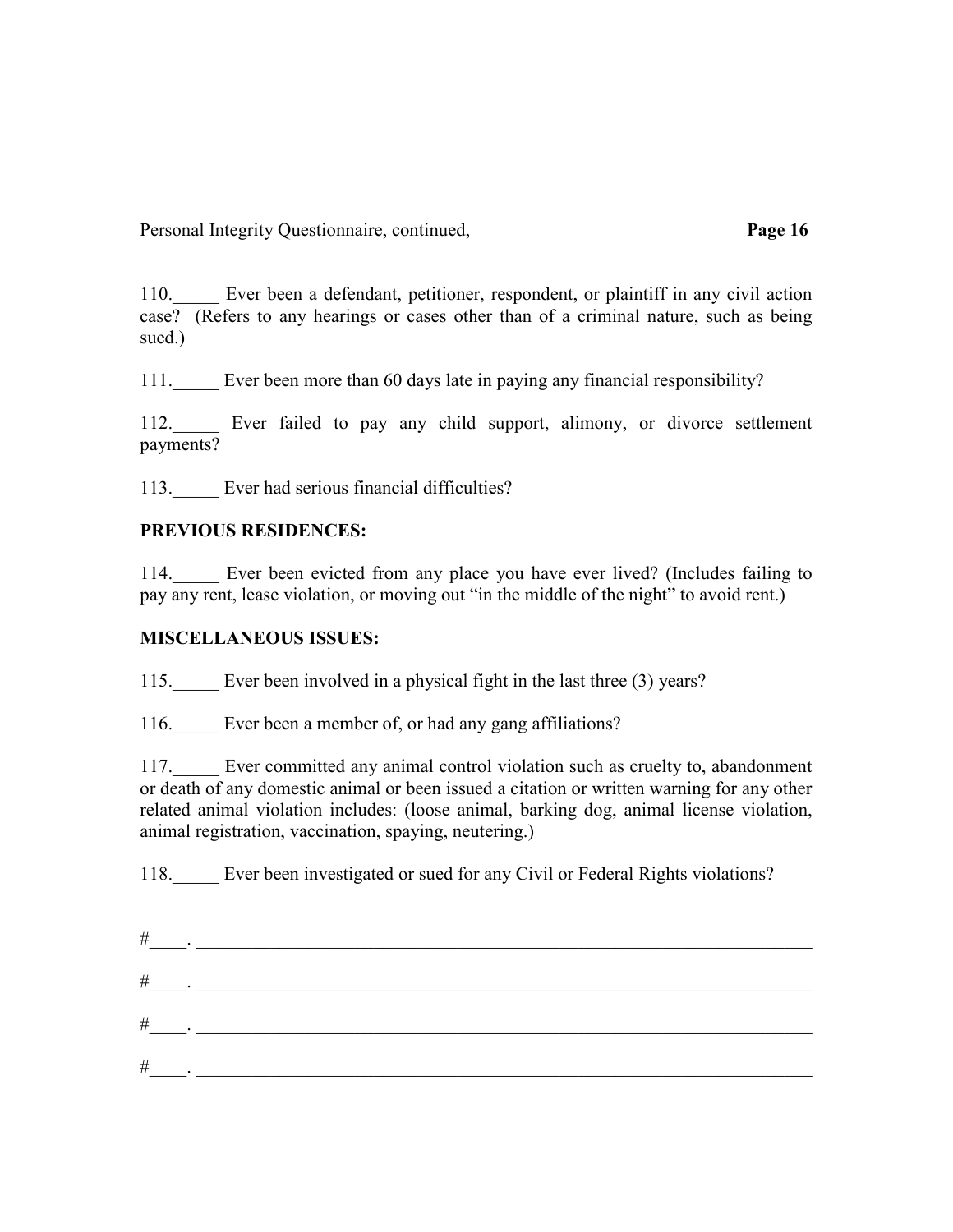119. Ever been the subject of any polygraph examination?

120. Ever changed your name or used another person's name for any reason?

121. Do you currently have any prejudices against any specific group of people that you feel you would not be able to comfortably work with or for?

122. Ever violated a court order of any kind or been held in contempt of court for any reason?

123. Ever applied to any other law enforcement or corrections agencies? This includes any local, state or federal agencies. (Apply means obtaining the initial application, filling it out and sending it back.) If you have applied with A.P.D. before you must answer yes. ( List the agency, dates applied, and disposition)

124. Ever committed any dishonest act in any police selection process to remain a police candidate such as cheating, lying, having another person take a test for you, provide false documents etc.

125. Ever attended or participated any cock or dog fighting event?

126. Ever failed any background investigation for any law enforcement position or agency?

127. Do you have any pending court date(s) for any reason?

128. Have you ever been placed in a pre-prosecution program by any court, judge, or court official for any reason?

129. Ever altered any serial number or ID marks for any reason?

| $\#$ |  |
|------|--|
| $\#$ |  |
| $\#$ |  |
| $\#$ |  |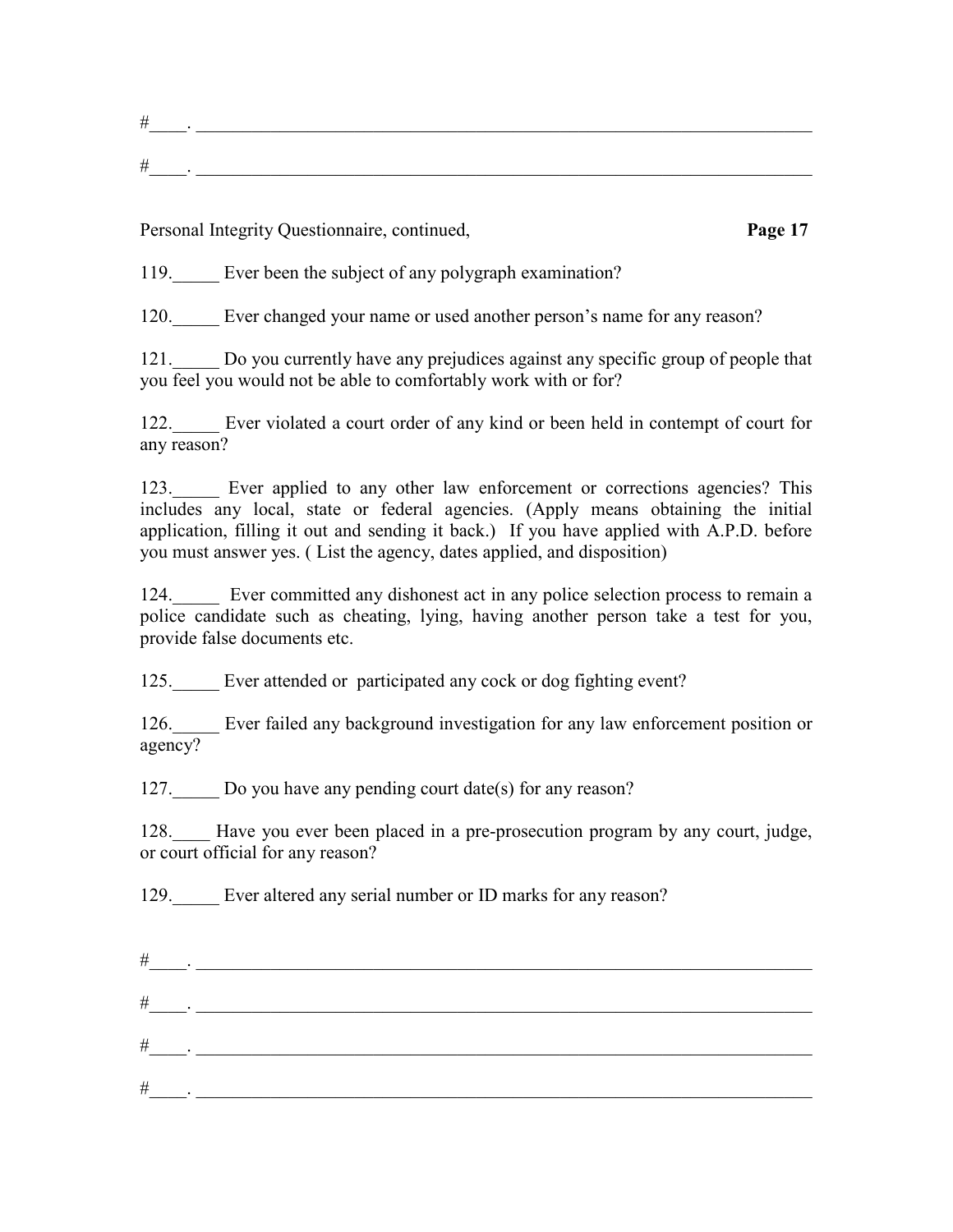| -<br>- |  |  |
|--------|--|--|
|        |  |  |
| ╼      |  |  |

130. Ever smuggled, transported or concealed illegal aliens?

131. Have you ever been a member of any radical organization such as the KKK, Aryan Brotherhood, Skin Heads, Black Panthers, IRA, or any other organization that targets any ethnic, racial, or religious groups?

132. Have you ever participated in any physical abuse or threatened any person(s) based solely on their perceived sexual orientation, or cultural differences?

133. Is there anything else about your background that needs to be revealed or disclosed that may be relevant to your application?

134. Have you intentionally omitted ("left out") any fact or facts from your application or withheld any information relevant to your application?

135. Why do you want to become a Police Officer with the Albuquerque Police Department?

| $\frac{\#$ |  |
|------------|--|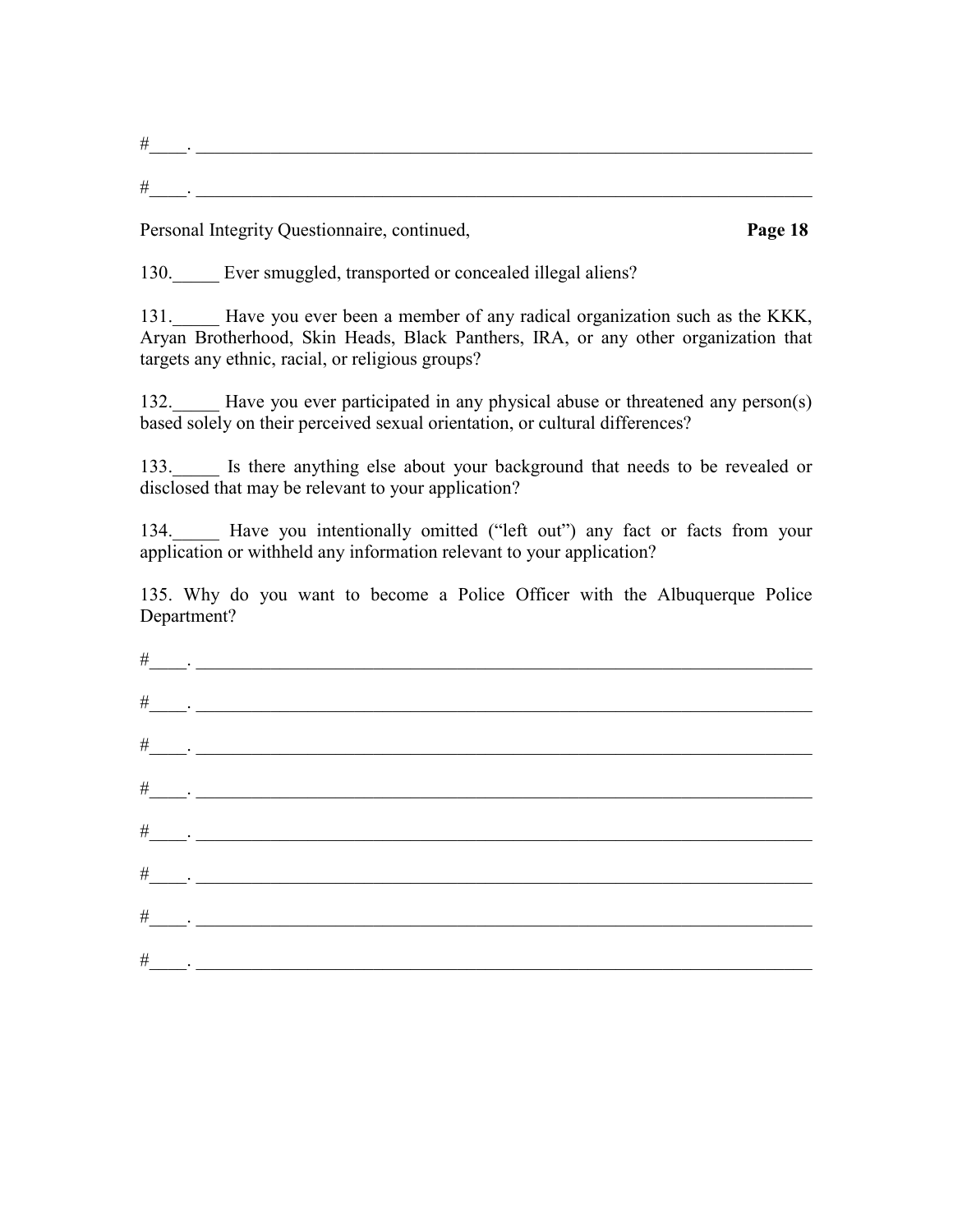Now that you are through answering all of the above questions, take a minute and go through to **MAKE SURE YOU HAVE ANSWERED ALL OF THE QUESTIONS. NO SINGLE QUESTION MAY BE LEFT UNANSWERED.** Once this is done, go through the questions again and make sure you have explained all the **YES** answers.

#### **READ AND SIGN:**

I have read the above questions thoroughly and completely. I understand the above questions and have answered them truthfully. I agree to this statement of my own free will and have not been subject to any mental or physical force or coercion of any kind. I am aware that any falsification or omission of any true information made on this questionnaire may cause my name to be removed from the eligibility list, or be the cause of immediate dismissal if any employment has been made. I know and understand what I am doing. **I FULLY UNDERSTAND THE INFORMATION I HAVE PROVIDED WILL BE VERIFIFED BY USE OF THE POLYGRAPH AND AN EXTENSIVE BACKGROUND INVESTIGATION BY THE ALBUQUERQUE POLICE DEPARTMENT.**

Candidates Printed Name: Date:

Candidates Signature: Testing Location: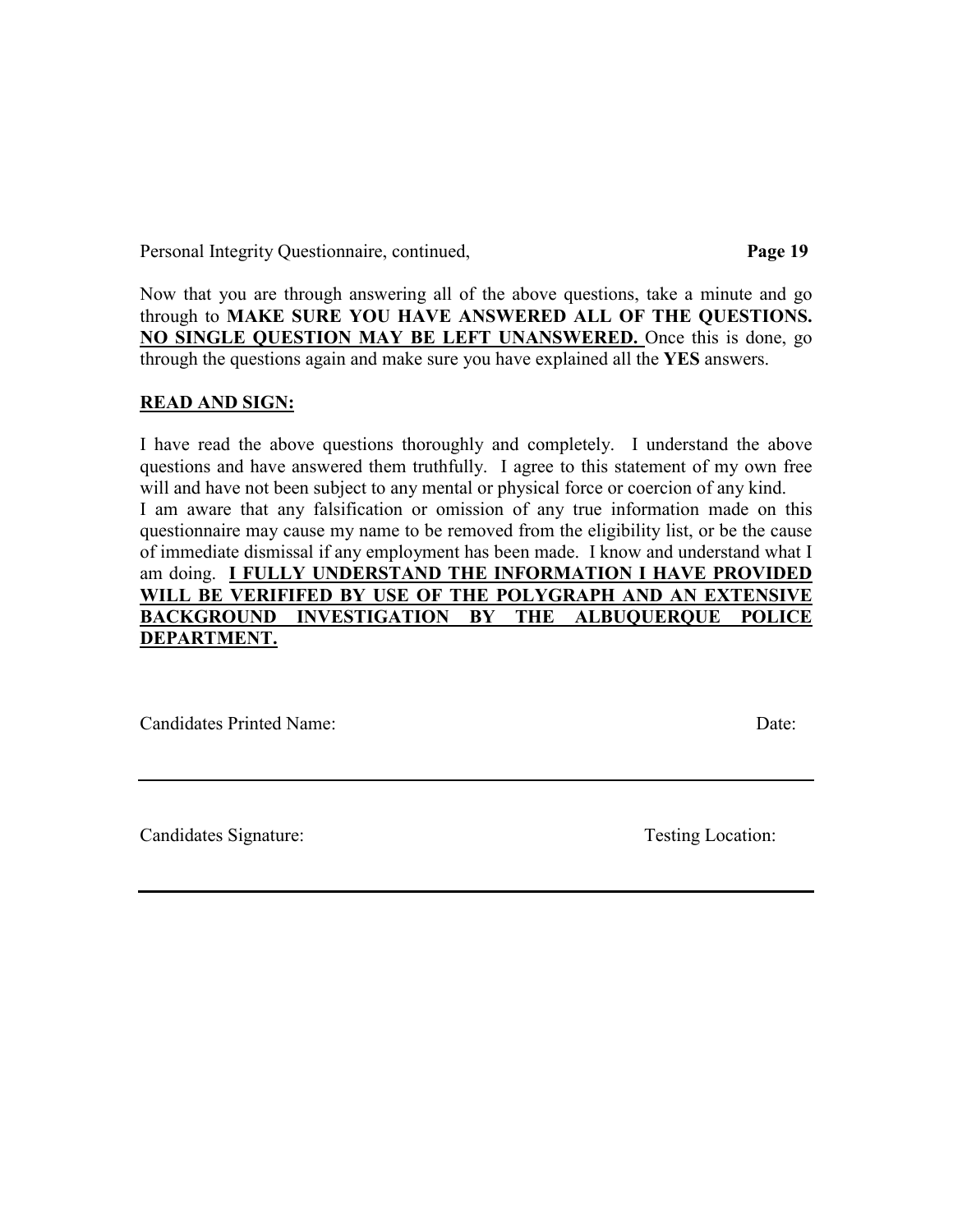| Personal Integrity Questionnaire, continued, | Page 20 |  |  |  |  |  |
|----------------------------------------------|---------|--|--|--|--|--|
| NAME OF CANDIDATE:                           |         |  |  |  |  |  |
|                                              |         |  |  |  |  |  |
|                                              |         |  |  |  |  |  |
|                                              |         |  |  |  |  |  |
| <b>REMARKS/INVESTIGATION:</b>                |         |  |  |  |  |  |
|                                              |         |  |  |  |  |  |
|                                              |         |  |  |  |  |  |
|                                              |         |  |  |  |  |  |
|                                              |         |  |  |  |  |  |
|                                              |         |  |  |  |  |  |
|                                              |         |  |  |  |  |  |
|                                              |         |  |  |  |  |  |
|                                              |         |  |  |  |  |  |
|                                              |         |  |  |  |  |  |
|                                              |         |  |  |  |  |  |
|                                              |         |  |  |  |  |  |
|                                              |         |  |  |  |  |  |
|                                              |         |  |  |  |  |  |
|                                              |         |  |  |  |  |  |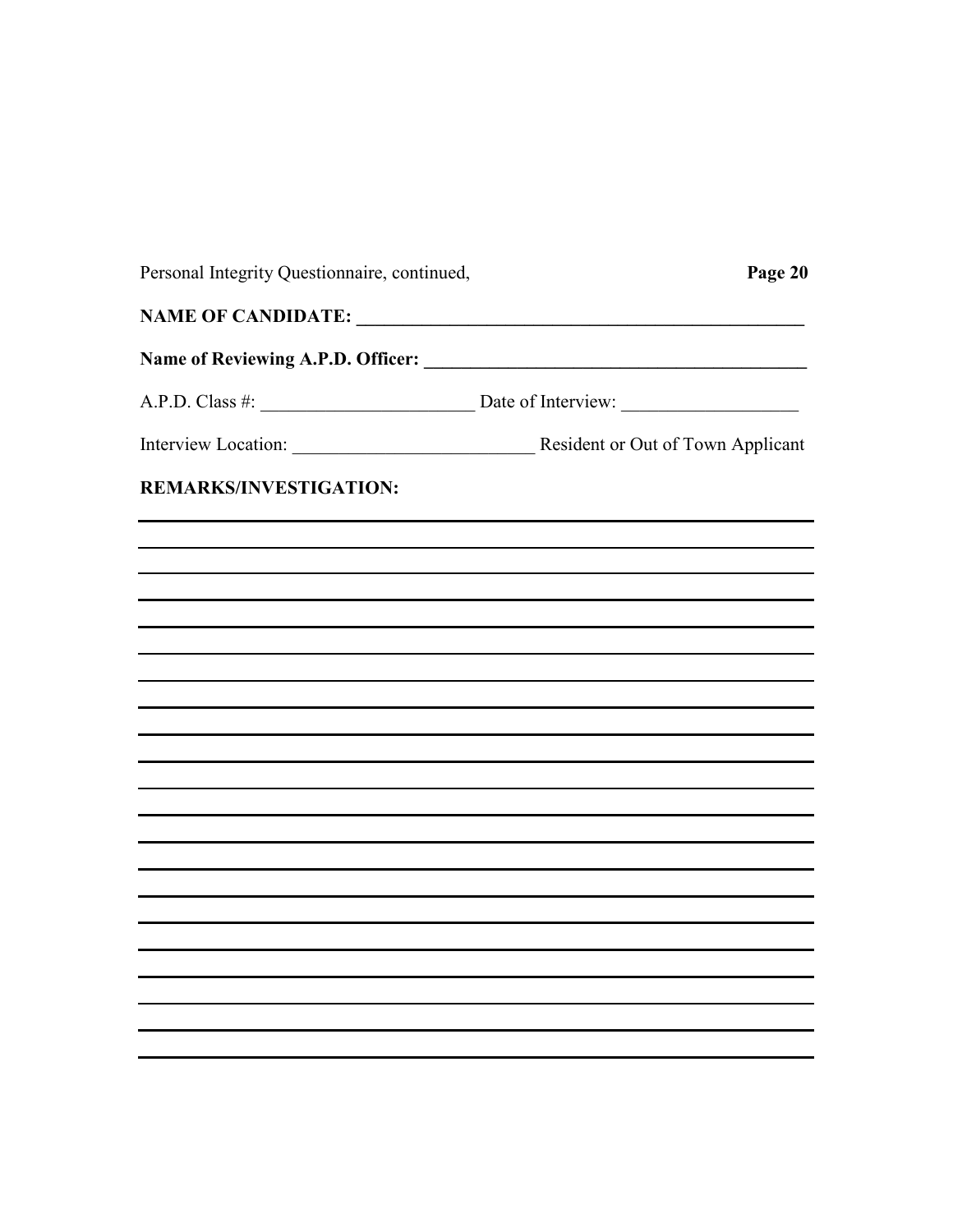A Supervisor must complete the next page of the candidate is being terminated from process at this point.

Personal Integrity Questionnaire, continued, **Page 21**

#### **Recommendation:**

Based on the PIQ information, I recommend that this candidate:

\_\_\_\_\_\_\_\_\_\_\_\_ Continue in the process.

Be terminated from the selection process for the reasons stated in the remarks/investigation on the previous page.

#### **Supervisor review and conclusion:**

\_\_\_\_\_\_\_\_\_\_\_\_ Candidate will continue in the selection process.

Candidate will not continue in the selection process.

**NOTE:** If the candidate will not continue in the selection process. Indicate the earliest eligibility date for re-application.

| First Approval:      |               |  |
|----------------------|---------------|--|
|                      | (NAME & RANK) |  |
| Supervisor Comments: |               |  |
|                      |               |  |
|                      |               |  |
|                      | (NAME & RANK) |  |
|                      |               |  |
| Reviewer Comments:   |               |  |